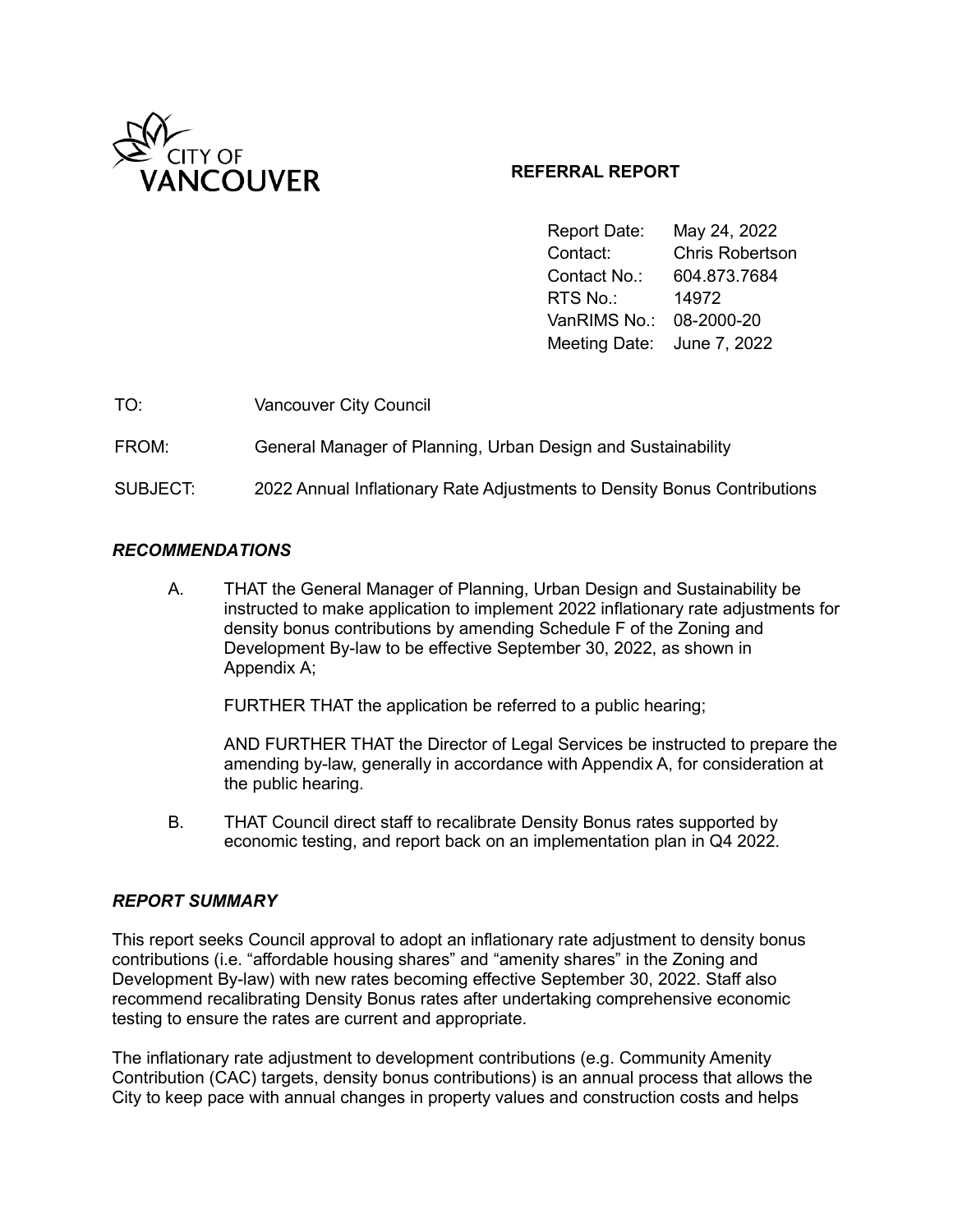ensure the continued delivery of necessary growth-related amenities and infrastructure. The proposed 2022 inflationary rate adjustment represents an increase of 8.8%, reflecting changes in land and non-residential construction costs which are key factors in the costs of delivering the growth-related amenities and infrastructure. As shown in Sections 1 and 2 of the Strategic Analysis section in this report, staff have reviewed and concluded that the recommended 2022 inflationary rate adjustment is in line with current economic indicators.

The annual inflationary rate adjustment for CAC targets is the subject of a companion report that will be presented to Council on June 7<sup>th</sup>, 2022. Note that the 2022 inflationary adjustment will not be applied to Development Cost Levies (DCLs) since staff will be updating the rates as part of a comprehensive update that will be presented to Council for consideration in June 2022.

Recommendations in this report have been shared with development industry stakeholders (Urban Development Institute, National Association of Industrial and Office Properties, Homebuilders Association Vancouver). At the time of writing this report, staff has not received any correspondence on the proposed changes to the density bonus contributions.

# *COUNCIL AUTHORITY/PREVIOUS DECISIONS*

- In June 2003, Council adopted the Financing Growth Policy that sets the framework for the collection and allocation of DCLs to help pay for eligible amenities and infrastructure needed for growth: parks, housing, childcare, and engineering infrastructure.
- In July 2008, Council approved an adjustment to City-wide DCL rates to reflect construction cost and property inflation, with the new rates to be effective in January 2010.
- In October 2009, Council adopted the annual inflationary DCL rate adjustment system for the City-wide DCL and Area Specific DCLs, with the new rates effective on September 30 of each year.
- Since 2010, Council has approved annual inflationary rate adjustments to DCLs.
- In March 2014, Council approved density bonus contributions in Marpole.
- In January 2016, Council approved density bonus contributions in Norquay.
- In May 2016, Council adopted the DCL annual inflationary rate adjustments system for density bonus contributions and CAC targets and directed staff to report back on a onetime catch-up for past inflation and the proposed new annual inflationary rates.
- In September 2016, Council approved density bonus contributions in Joyce-Collingwood.
- In February 2017, Council approved density bonus contributions in the Mount Pleasant Industrial Area.
- In July 2017, Council approved amendments to the Zoning and Development By-law and the Downtown Official Development Plan to add heritage amenity share contributions.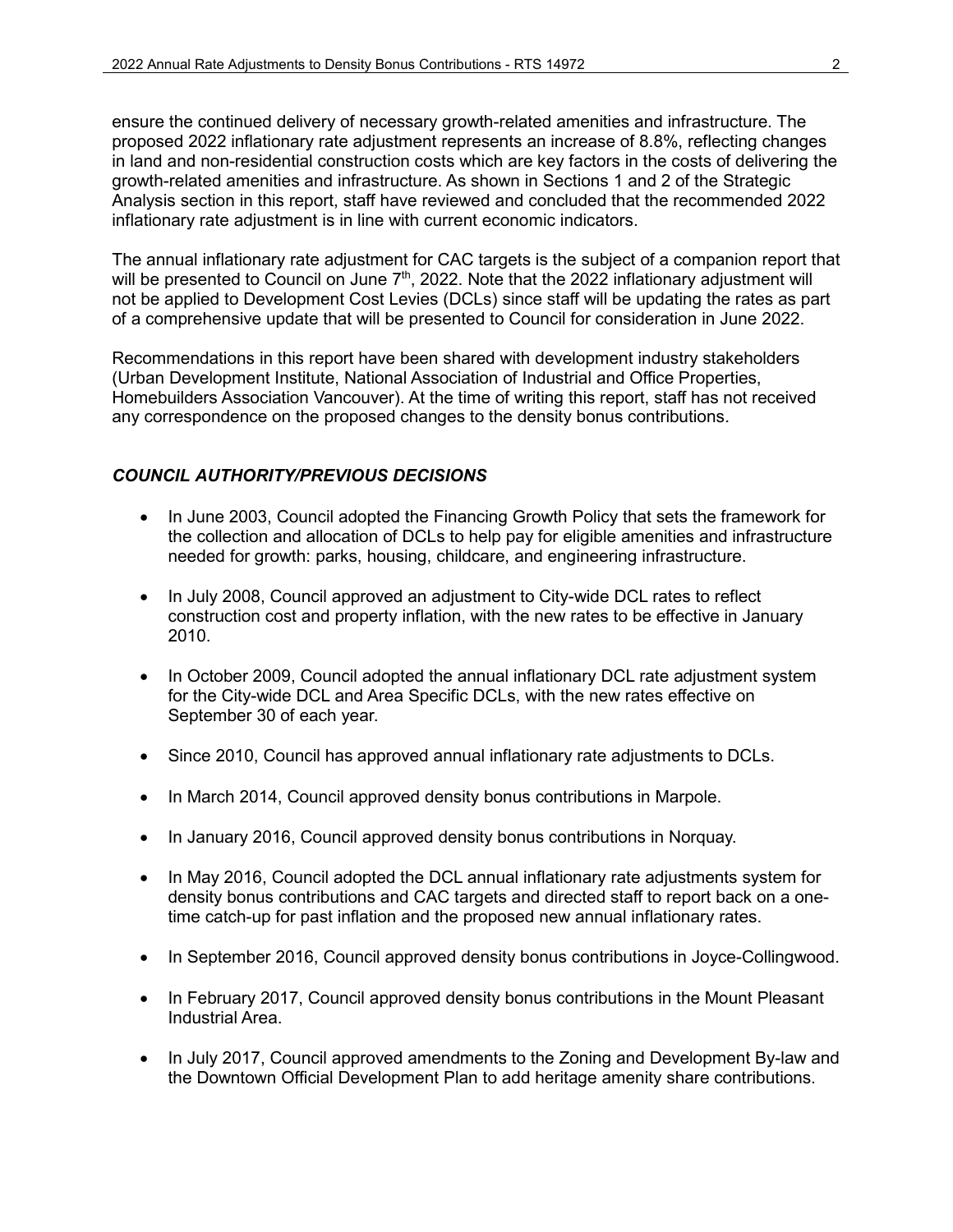These heritage amenity share contributions are not subject to the annual inflationary rate adjustment system.

- In September 2017, Council adopted a formula and new process for updating the density bonus contribution rates.
- In October 2017, Council approved density bonus contributions in False Creek Flats.
- In June 2018, Council approved density bonus contributions to replace a CAC target in Grandview-Woodland.
- In July 2018, Council approved density bonus contributions in Cambie Corridor and Grandview-Woodland.
- In December 2019, Council approved rezoning of certain properties within Grandview-Woodland to density bonus zones.

# *CITY MANAGER'S COMMENTS*

The City Manager recommends approval of the foregoing.

### *REPORT*

#### *Background/Context*

Development contributions such as DCLs, CACs and density bonus contributions are the primary funding source for public amenities and infrastructure necessary to support growth, thereby reducing the impact on property taxes and other City funding sources.

Annual inflationary rate adjustments to DCLs, CAC targets, and density bonus contributions (excluding heritage amenity share contributions) help the City maintain its purchasing power from year-to-year so that development contributions continue to help deliver necessary growthrelated amenities and infrastructure. This report outlines the 2022 inflationary rate adjustments to density bonus contributions, while the DCL rates are being comprehensively updated as part of the DCL Update that will be presented to Council in June 2022 for consideration. A companion report, also on the June  $7<sup>th</sup>$  Council agenda, proposes the 2022 inflationary rate adjustments to CAC targets (RTS 14970). Staff also recommend recalibrating both CAC targets and density bonus contributions after undertaking comprehensive economic testing to ensure the rates are current and appropriate.

The annual inflationary index from 2013 to 2022 is shown on the following page.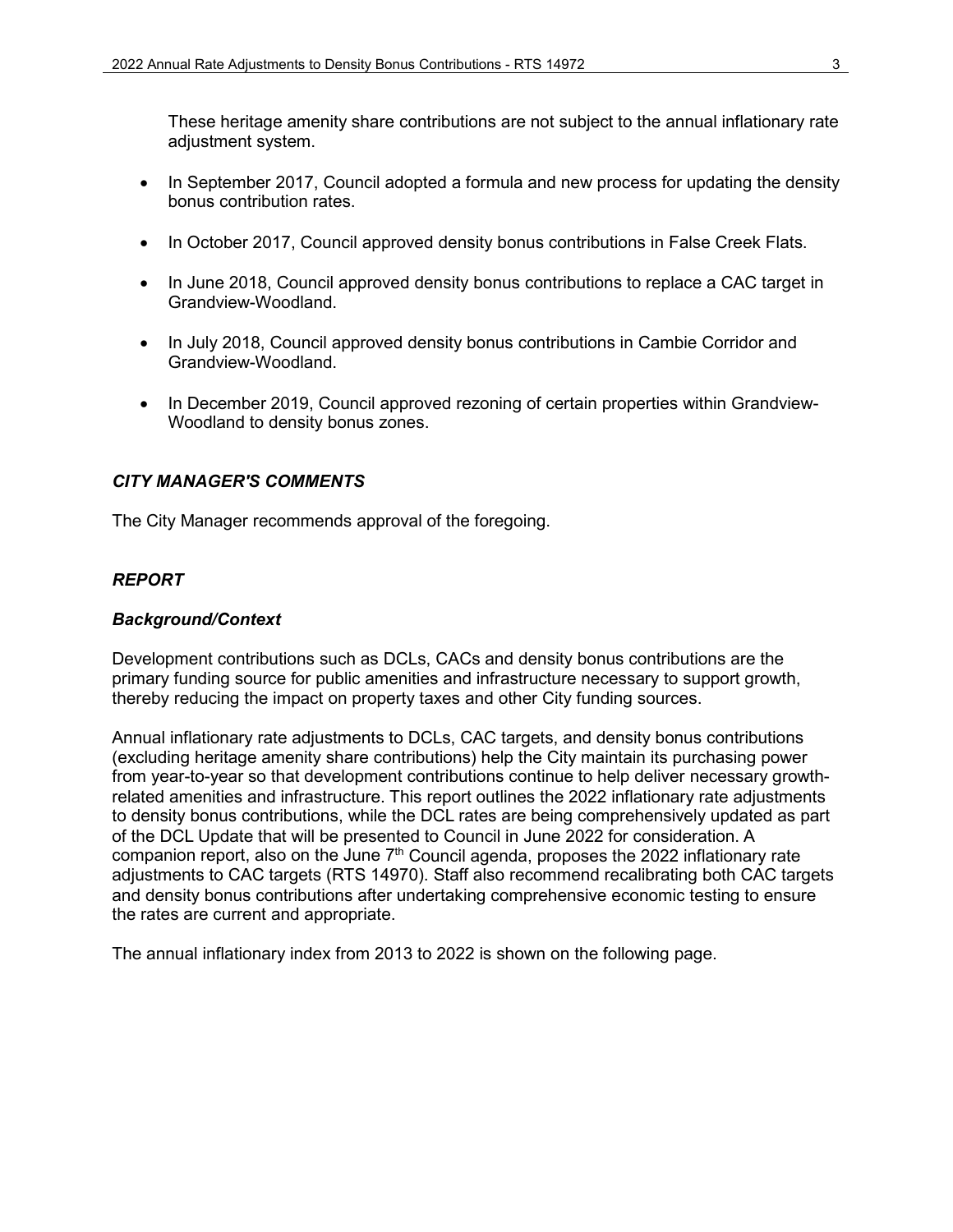| <b>Annual Inflationary Index</b> |                                     | Data used to calculate index<br><i>(for information only)</i> |                                                       |                           |                                                        |
|----------------------------------|-------------------------------------|---------------------------------------------------------------|-------------------------------------------------------|---------------------------|--------------------------------------------------------|
|                                  | <b>Annual</b>                       | <b>Local Property</b><br><b>Value Inflation</b>               | Local<br><b>Construction Cost</b><br><b>Inflation</b> | <b>Capital Plan Blend</b> |                                                        |
| Year                             | <b>Inflationary</b><br><b>Index</b> |                                                               |                                                       | Land                      | <b>Construction</b>                                    |
| 2013                             | 1.3%                                | 1.3%                                                          | 1.3%                                                  | 65%                       | 35%                                                    |
| 2014                             | $1.6\%$                             | 0.8%                                                          | 3.0%                                                  | 65%                       | 35%                                                    |
| 2015                             | 3.4%                                | 8.6%                                                          | 1.7%                                                  | 25%                       | 75%                                                    |
| 2016                             | 4.6%                                | 16.5%                                                         | 0.6%                                                  | 25%                       | 75%                                                    |
| 2017                             | 11.9%                               | 29.2%                                                         | 6.1%                                                  | 25%                       | 75%                                                    |
| 2018                             | 4.8%                                | 5.1%                                                          | 4.7%                                                  | 25%                       | 75%                                                    |
| $2019*$                          | 5.2%                                | 1.2%                                                          | 6.0%                                                  | 17%                       | 83%                                                    |
| 2020                             | $-0.8%$                             | $-8.9\%$                                                      | 0.8%                                                  | 17%                       | 83%                                                    |
| 2021                             | 1.2%                                | 1.4%                                                          | 1.2%                                                  | 17%                       | 83%                                                    |
| 2022                             | 8.8%<br>$\cdot$ $\cdot$ $\cdot$     | 10.3%<br>$- - - - -$                                          | 8.5%<br>.                                             | 17%                       | 83%<br>$\cdot$ $\cdot$ $\cdot$ $\cdot$ $\cdot$ $\cdot$ |

#### **Table 1: Annual Inflationary Index (2013 – 2022)**

**\*** In 2019, Council approved the 5.2% increase to non-residential rate categories, but opted not to proceed with the 5.2% increase to residential rate categories in response to weakening market conditions in this sector.

An overview of the annual inflationary rate adjustment system and detailed background information on density bonus contributions is presented in Appendix B. Recommended inflationary rate adjustments are presented in Appendix A.

### *Strategic Analysis*

Sections below explain the rationale behind the recommended rate adjustments in this report.

#### **1) Economic Indicators**

As part of the annual inflationary rate adjustment process, current economic indicators were reviewed to validate that the proposed rate adjustments are in-line with current local market trends and forecasts. The market across both residential and non-residential sectors have largely recovered and exceeded pre-pandemic levels. See Appendix B for a review of current local economic indicators.

#### **2) Validating rate adjustments with inflationary trends**

When Council adopted the inflationary indexing system in 2009, it was recognized that if markets were to trend downwards, the system should be able to adapt so that rates are aligned with the current market and can adjust to market downturns.

It is important to note that the inputs into Vancouver's index calculation lag behind the most current market conditions. BC Assessment property values for 2022 are based on property values that were assessed in July 2021, and Statistics Canada's non-residential construction price index is based on data from the first quarter of 2022. This could occasionally result in situations where the inflationary rate adjustment as calculated by the index does not reflect shifting market conditions. Under these circumstances, the City would consider alternative approaches to better reflect changing market conditions.

In light of the review above and in Appendix B, staff have concluded that the recommended 2022 inflationary rate adjustment is in line with current economic indicators.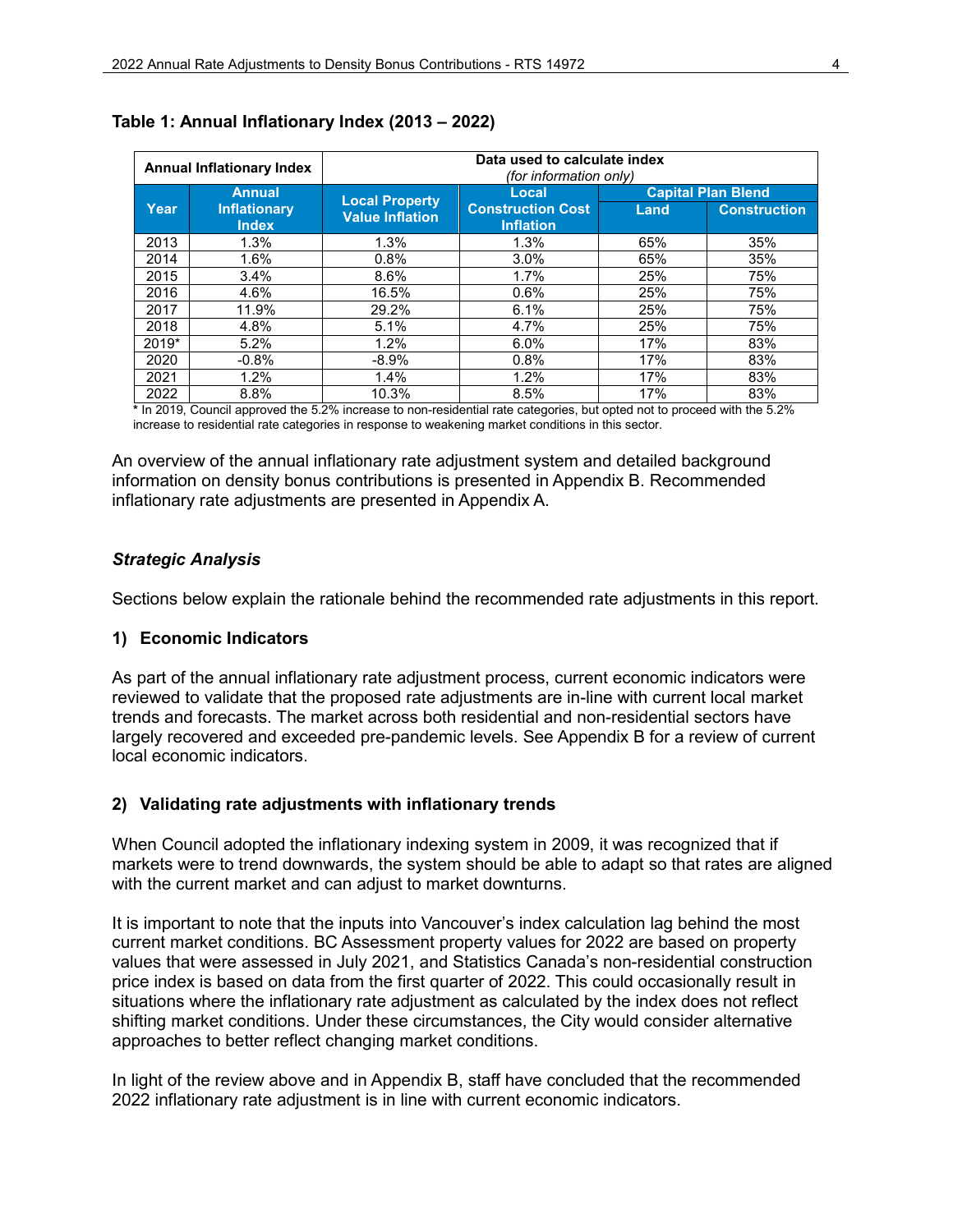This section of the report discusses the proposed recommendations for Council consideration.

#### **Recommendation A: THAT the General Manager of Planning, Urban Design and Sustainability be instructed to make application to implement 2022 inflationary rate adjustments for density bonus contributions by amending Schedule F of the Zoning and Development By-law to be effective September 30, 2022, as shown in Appendix A;**

The proposed rate adjustments and rates for density bonus contributions are found in Table 1 with a complete list of density bonus rate adjustments by district available in Appendix A. Amongst the Density Bonus rates, the magnitude of the 8.8% rate increase ranges from a low of  $$0.30$ /ft $^2$  to a high of  $$10.62$ /ft $^2$ .

| <b>Density Bonus Area</b>                                     | <b>Year Established</b> | <b>2021 Rate</b> | Inflationary<br><b>Adjustment</b><br>$(2021 - 2022)$ | Recommended<br>2022 Density<br><b>Bonus Rate</b> |
|---------------------------------------------------------------|-------------------------|------------------|------------------------------------------------------|--------------------------------------------------|
| <b>Cambie Corridor</b><br>(RM-8A and RM-8AN: 0.75 to 1.2 FSR) | 2018                    | $$55.20/ft^2$    | $$4.87/ft^2$                                         | $$60.07/ft^2$                                    |
| Grandview-Woodland<br>(RM-8A and RM-8AN: 0.75 to 1.2 FSR)     | 2018                    | $$3.37/ft^2$     | $$0.30/ft^2$                                         | $$3.67/ft^2$                                     |
| Grandview-Woodland<br>(RM-11 and RM-11N: 0.75 to 1.7 FSR)     | 2018                    | $$3.37/ft^2$     | $$0.30/ft^2$                                         | $$3.67/ft^2$                                     |
| Grandview-Woodland<br>(RM-12N: 0.75 to 1.7 FSR)               | 2018                    | $$3.37/ft^2$     | $$0.30/ft^2$                                         | $$3.67/ft^2$                                     |
| <b>False Creek Flats</b><br>$(I-3)$                           | 2017                    | $$10.56/ft^2$    | $$0.93/ft^2$                                         | $$11.49/ft^2$                                    |
| <b>False Creek Flats</b><br>$(FC-2)$                          | 2017                    | $$120.44/ft^2$   | $$10.62/ft^2$                                        | $$131.06/ft^2$                                   |
| <b>Mount Pleasant</b><br>(I-1A, I-1B zones: 3.0 to 5.0 FSR)   | 2017                    | $$6.64/ft^2$     | $$0.58/ft^2$                                         | $$7.22/ft^2$                                     |
| <b>Mount Pleasant</b><br>(I-1B zone: 5.0 to 6.0 FSR)          | 2017                    | $$47.58/ft^2$    | $$4.19/ft^2$                                         | $$51.77/ft^2$                                    |
| Joyce-Collingwood<br>(RM-9BN zone: 0.7 to 2.0 FSR)            | 2016                    | $$3.53/ft^2$     | $$0.31/ft^2$                                         | $$3.84/ft^2$                                     |
| Joyce-Collingwood<br>(RM-10 and RM-10N zone: 0.9 to 2.6 FSR)  | 2018                    | $$15.05/ft^2$    | \$1.33/ft <sup>2</sup>                               | $$16.38/ft^2$                                    |
| <b>Norguay</b><br>(RM-9A and RM-9AN zones: 0.7 to 2.0FSR)     | 2016                    | $$19.56/ft^2$    | $$1.73/ft^2$                                         | $$21.29/ft^2$                                    |
| <b>Marpole</b><br>(RM-8 and RM-8N zones: 0.75 to 1.2 FSR)     | 2014                    | $$20.07/ft^2$    | $$1.77/ft^2$                                         | $$21.84/ft^2$                                    |
| <b>Marpole</b><br>(RM-9 and RM-9N zones: 0.75 to 2.0 FSR)     | 2014                    | $$66.79/ft^2$    | $$5.89/ft^2$                                         | $$72.68/ft^2$                                    |

# **Table 2: Recommended 2022 Rate Adjustments for Density Bonus Contributions**

 $($/ft<sup>2</sup>$  on net additional density)

# **In-Stream Rate Protection**

For density bonus contribution increases, the City provides in-stream rate protection for building permit applications that have been submitted prior to a rate change, provided that a building permit application has been submitted in a form satisfactory to the City and an associated application fee has been paid. There is no timeline requirement for applications to reach building permit issuance before in-stream rate protection expires.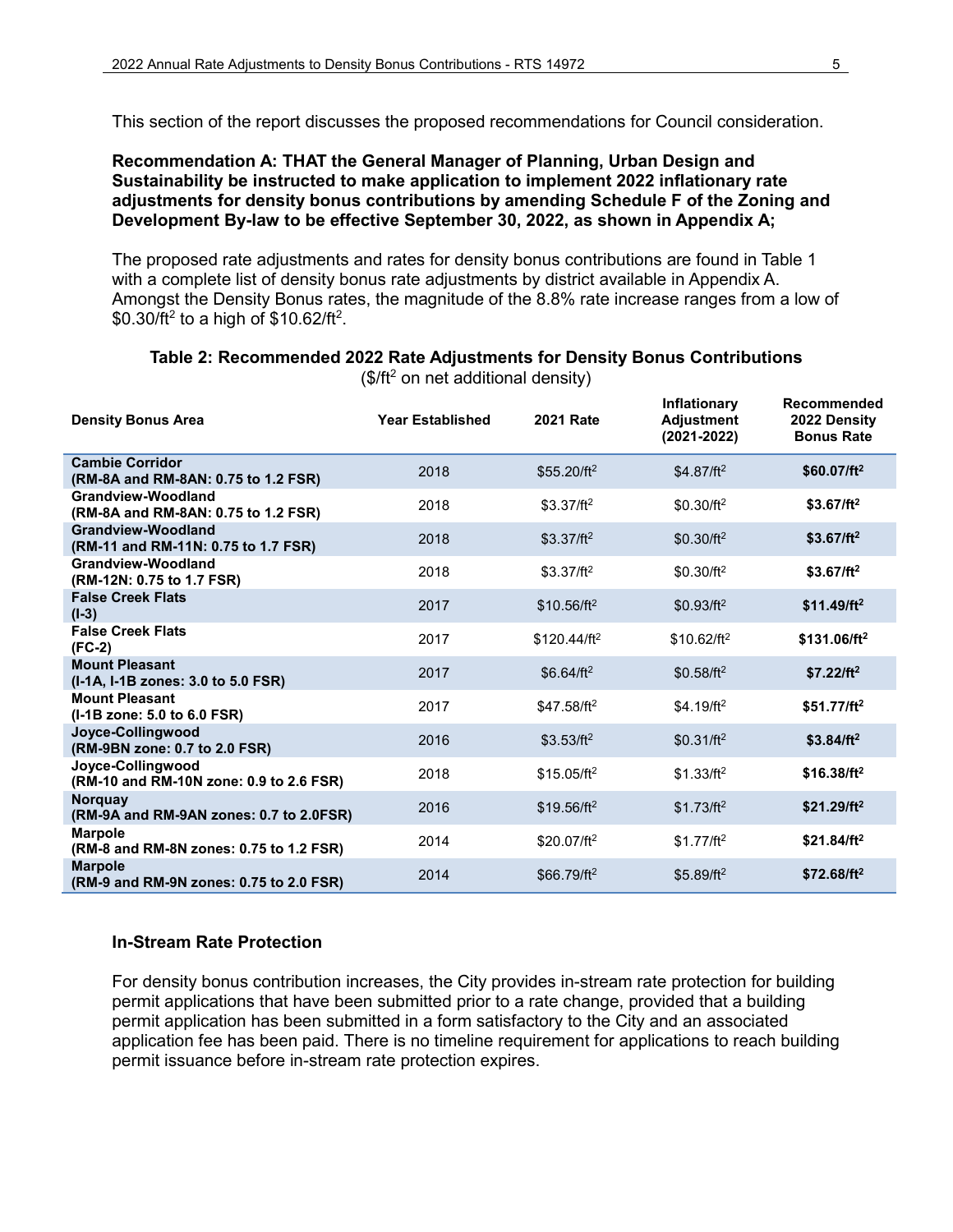# **Recommendation B: THAT Council direct staff to recalibrate Density Bonus rates supported by economic testing, and report back on an implementation plan in Q4 2022.**

Staff conduct comprehensive updates to development contribution target rates (CACs and density bonus contributions) once every four years to ensure policies keep pace with market changes. This aligns with the Council-approved framework for updating the DCL program every four years to be integrated with the City's 4-year Capital Planning cycle, which will be presented to Council for consideration in June 2022.

A number of Density Bonus rates were introduced between 2014 and 2018 which have not been recalibrated to-date. Staff recommend recalibrating the existing Density Bonus rates based on economic testing to reflect any market changes. Staff aim to bring an implementation plan back for Council approval in Q4 2022.

### *Implications/Related Issues/Risk*

#### *Financial*

Rate adjustments for density bonus contributions have financial implications for the City and the development industry.

Should Council not approve the recommended inflationary increase in density bonus contributions by 8.8%, the City would forego approximately \$350,000 a year.

#### **Financial Implications for the City**

Development contributions such as DCLs, CACs and density bonus contributions are the primary funding source for public amenities and infrastructure necessary to support growth, thereby reducing the impact on property taxes and other City funding sources.

Consistent with Council policy, the rates are typically adjusted on an annual basis to preserve the City's ability to deliver much needed public amenities and infrastructure in light of land and construction cost inflation, and to avoid large rate changes that might be triggered by less frequent adjustments. The 2022 inflationary adjustment will not be applied to DCLs since staff are updating the DCL program to be presented to Council for consideration in June 2022.

In addition to annual indexing, recalibrations of DCLs, CAC targets, and density bonus contributions are generally done every four years to align with public benefit strategies and the 10-year Capital Strategic Outlook, while considering potential impacts on development viability. Staff also recommend that a comprehensive update be done on the CAC targets and density bonus contributions since it has been over four years since the rates have been calibrated.

#### **Financial Implications for Development**

The City's Financing Growth policies are based upon the principle that, while development should pay for growth, development contributions should not deter development or harm housing affordability. Independent review found the primary impact of development contributions in Vancouver is to put downward pressure on the value of land for redevelopment. Affordability should not be negatively affected as long as rates are set so they do not impede the steady supply of development sites.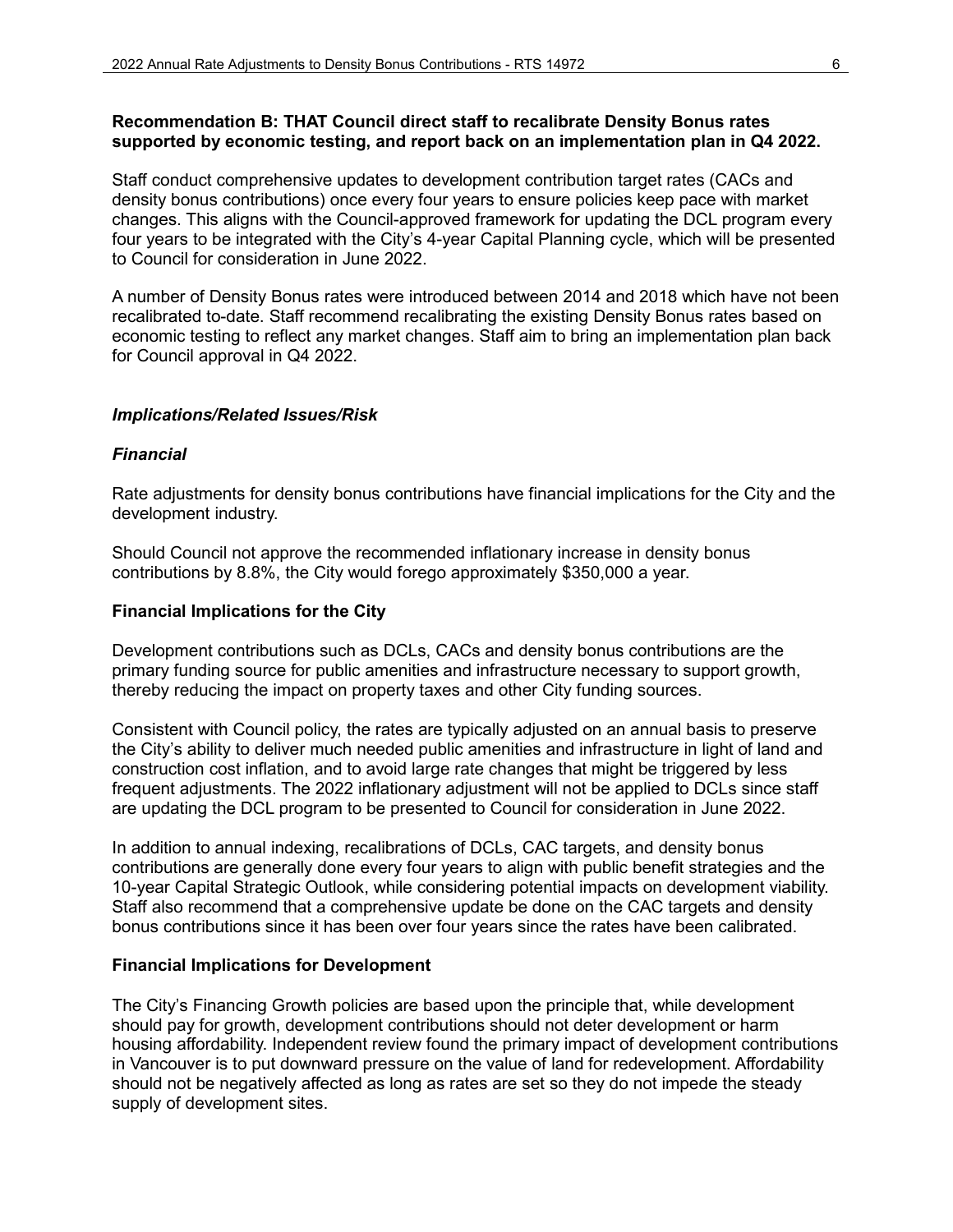### **Engagement and Communications Plan**

The following steps were taken to ensure broad notification prior to consideration by Council:

- Website posting of proposed rates on the [City's Financing Growth web page;](https://vancouver.ca/home-property-development/how-development-funds-communities.aspx)
- Notice of proposed changes in the City's Density Bonusing Information Bulletins as well as the CAC Policy (available online);
- Advertisements describing the proposed rate adjustments, together with details on how to provide feedback, are placed in the Vancouver is Awesome and Business in Vancouver newspapers;
- Staff notification to local industry groups (Urban Development Institute, National Association of Industrial and Office Properties (NAIOP), Homebuilders Association Vancouver), and,
- City Clerks notification to a list of stakeholders who have expressed interest in Financing Growth matters informing them of this report and the companion report on CAC targets, and where they can review the reports online prior to the Council meeting.

At the time of finalizing this report, staff has not received any correspondence from industry stakeholders on the recommended rate changes to density bonus contributions.

### *CONCLUSION*

As part of the annual inflationary rate adjustment, this report seeks Council approval to adopt the proposed density bonus contribution rates with new rates becoming effective September 30, 2022. The report also seeks direction for staff to recalibrate Density Bonus rates and report back on an implementation plan later this year.

Development contributions are a key funding source for growth-related amenities and infrastructure. The inflationary rate adjustment to density bonus contributions is an annual process that allows the City to keep pace with annual changes in property values and construction costs and helps ensure the continued delivery of necessary growth-related amenities and infrastructure. The proposed 2022 inflationary rate adjustment represents an increase of 8.8%, reflecting changes in the cost of land and non-residential construction costs which are key factors in the costs of delivering the growth-related amenities and infrastructure.

\* \* \* \* \*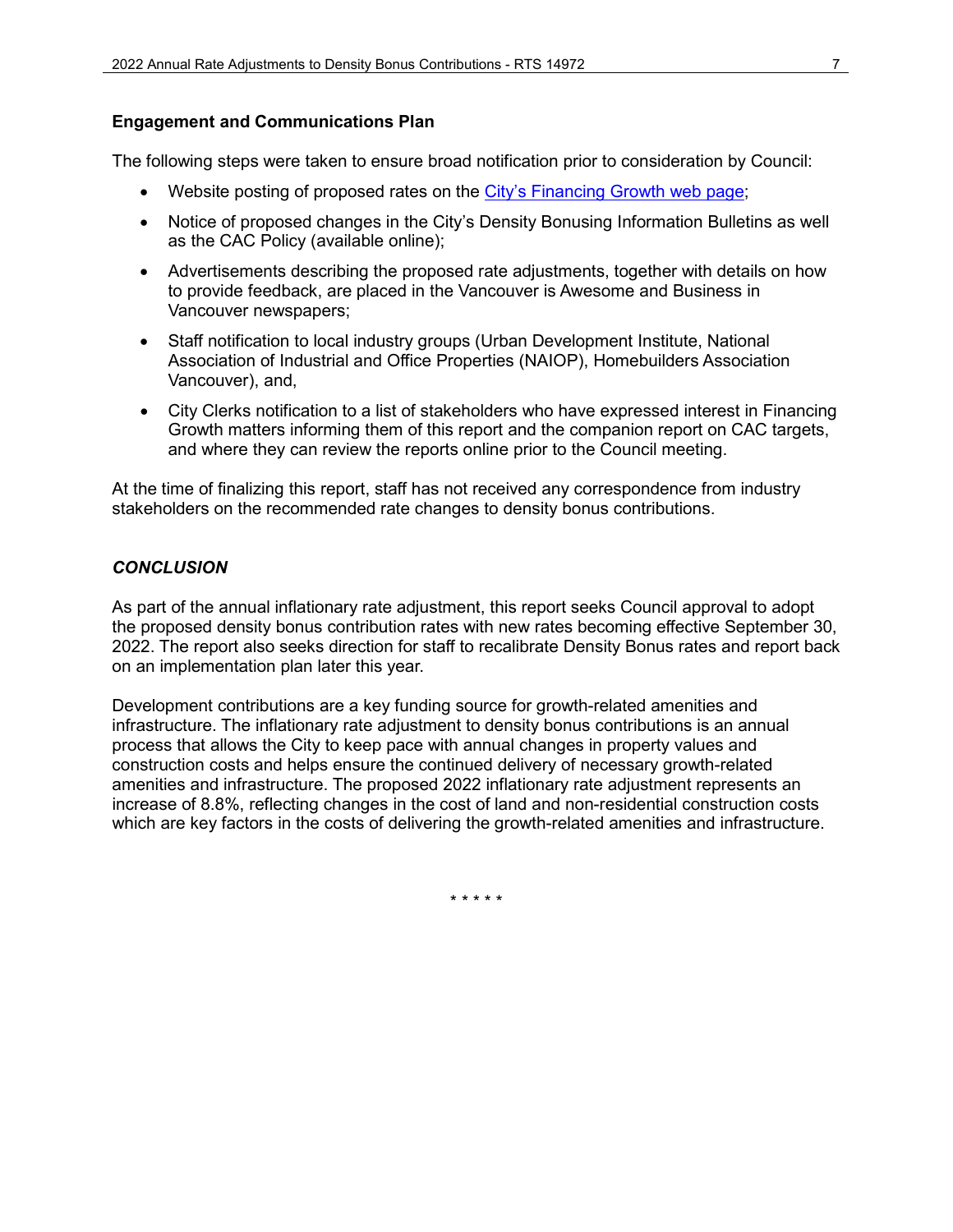# **BY-LAW NO.**

#### **A By-law to amend Zoning and Development By-law No. 3575 regarding 2022 Annual Inflationary Adjustments to Density Bonus Contributions available in certain zoning districts**

THE COUNCIL OF THE CITY OF VANCOUVER, in public meeting, enacts as follows:

1. This By-law amends the indicated provisions of the Zoning and Development By-law.

2. Council replaces Schedule "F" to the By-law, by adopting the Schedule "F" attached to this By-law as Schedule "A".

3. A decision by a court that any part of this By-law is illegal, void, or unenforceable severs that part from this By-law, and is not to affect the balance of this By-law.

4. This By-law is to come into force and take effect on September 30, 2022.

ENACTED by Council this day of , 2022

Mayor

\_\_\_\_\_\_\_\_\_\_\_\_\_\_\_\_\_\_\_\_\_\_\_\_\_\_\_\_\_\_\_\_\_\_\_\_

\_\_\_\_\_\_\_\_\_\_\_\_\_\_\_\_\_\_\_\_\_\_\_\_\_\_\_\_\_\_\_\_\_\_\_\_

City Clerk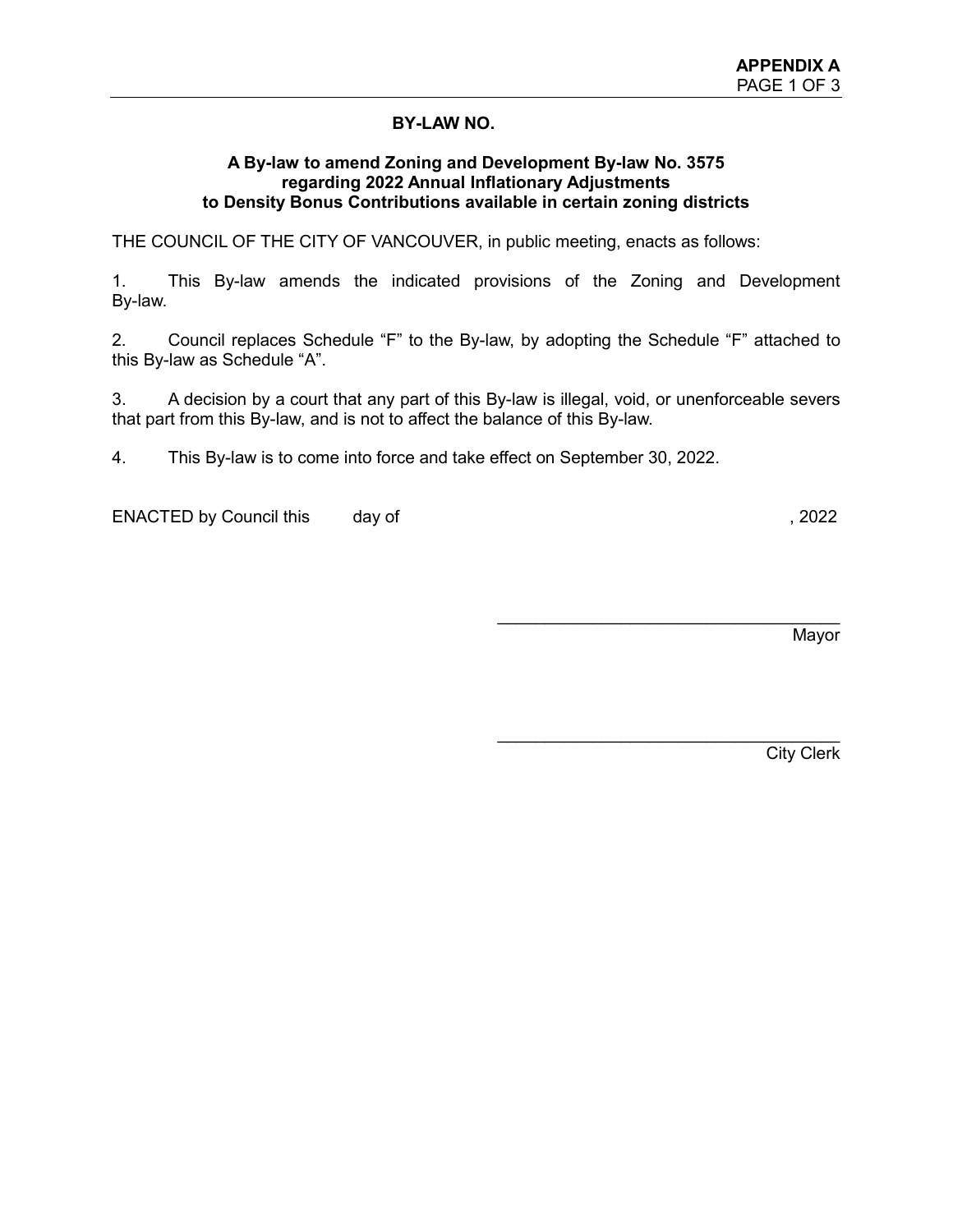# "Schedule A" Schedule F Affordable Housing and Amenity Share Cost Schedule

This is Schedule "F" to By-law No. 3575, being the "Zoning and Development By-law".

| <b>Zoning District</b>                   | <b>Affordable Housing Share Cost</b> | <b>Amenity Share Cost</b>                                                   |
|------------------------------------------|--------------------------------------|-----------------------------------------------------------------------------|
| RM-8 and RM-8N<br>(Marpole)              | \$235.08 per $m^2$                   | \$235.08 per $m^2$                                                          |
| RM-8A and RM-8AN<br>(Cambie Corridor)    | \$646.56 per $m^2$                   | \$646.56 per m <sup>2</sup>                                                 |
| RM-8A and RM-8AN<br>(Grandview-Woodland) | \$39.48 per $m^2$                    | \$39.48 per $m^2$                                                           |
| RM-9 and RM-9N<br>(Marpole)              | \$782.30 per $m^2$                   | \$782.30 per $m^2$                                                          |
| RM-9A and RM-9A/N<br>(Norquay)           | \$229.15 per $m^2$                   | \$229.15 per $m^2$                                                          |
| RM-9BN<br>(Joyce-Collingwood)            | \$41.37 per $m^2$                    | \$41.37 per $m^2$                                                           |
| RM-10 and RM-10N<br>(Joyce-Collingwood)  | \$176.28 per m <sup>2</sup>          | \$176.28 per m <sup>2</sup>                                                 |
| RM-11 and RM-11N<br>(Grandview-Woodland) | \$39.48 per $m^2$                    | \$39.48 per $m^2$                                                           |
| $RM-12N$<br>(Grandview-Woodland)         | \$39.48 per $m^2$                    | \$39.48 per $m^2$                                                           |
| $I-1A$<br>(Mount Pleasant)               |                                      | \$77.77 per $m^2$<br>(to a max FSR of 5.0 above 3.0 FSR)                    |
| $I-1B$<br>(Mount Pleasant)               |                                      | Level 1 - \$77.77 per m <sup>2</sup><br>(to a max FSR of 5.0 above 3.0 FSR) |
|                                          |                                      | Level 2 - \$557.30 per $m^2$<br>(to a max FSR of 6.0 above 5.0 FSR)         |
| $I-3$<br>(False Creek Flats)             |                                      | \$123.65 per m <sup>2</sup>                                                 |
| $FC-2$<br>(False Creek Flats)            |                                      | \$1,410.72 per $m^2$                                                        |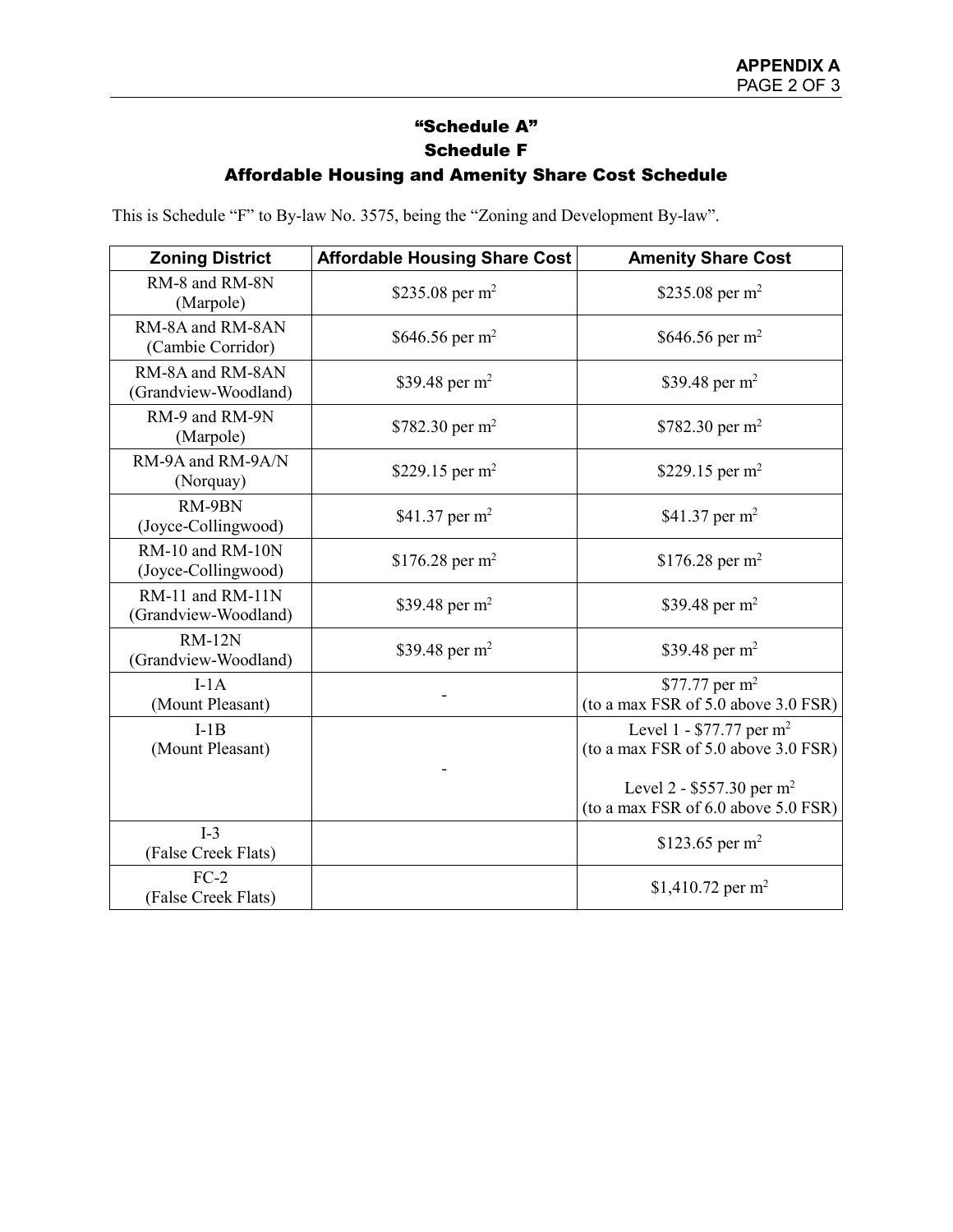In May 2016, Council adopted the DCL annual inflationary rate adjustment system for making annual adjustments to Amenity Share Contributions (Density Bonus Contributions). The annual inflation index is based on a blend of annual property value inflation (BC assessment net property values for the City of Vancouver) and annual construction cost inflation (Statistics Canada non-residential construction price index for Vancouver) and calculated using public, third-party data. The formula used to calculate the inflationary rate adjustment is as follows:

ANNUAL INFLATION ADJUSTMENT OF AMENITY SHARE COST AND AFFORDABLE HOUSING SHARE  $COST = (ANNUAL \; CONSTRUCTION \; INFLATION \; x \; 0.83) + (ANNUAL \;$ PROPERTY VALUE INFLATION x 0.17)

Rates are adjusted in accordance with this formula annually. The rate adjustment will be presented in a Report to Council every July, with new rates effective and enforceable on September 30 of every year. To view the Council adopted inflation index, refer to the City website at: [http://vancouver.ca/home-property](http://vancouver.ca/home-property-development/annual-inflation-index.aspx)[development/annual-inflation-index.aspx.](http://vancouver.ca/home-property-development/annual-inflation-index.aspx)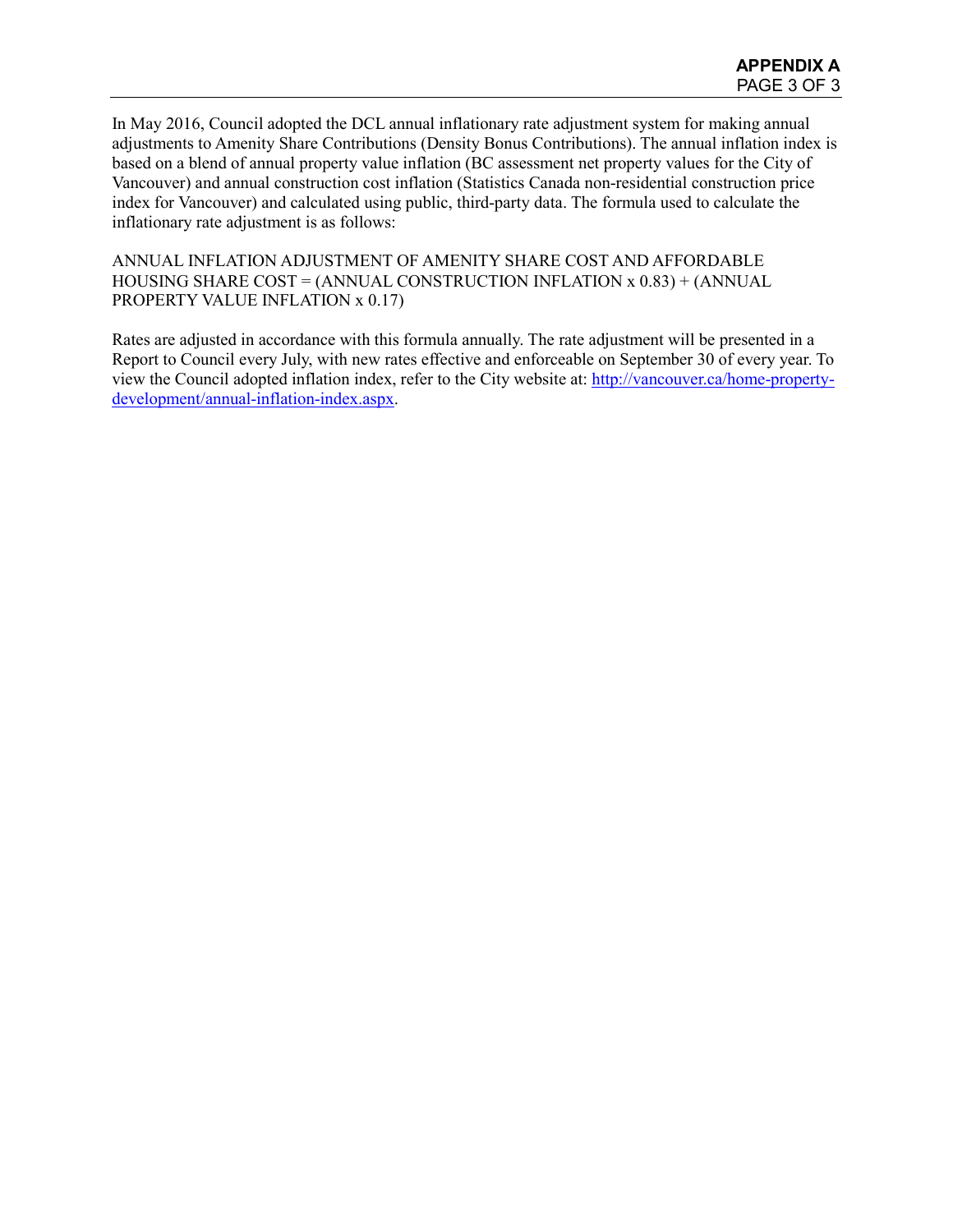### **Background Information**

- 1. Overview of Inflationary Index System
- 2. Review of Current Local Economic Indicators
- 3. Density Bonus Zoning Contributions

### **1. Overview of Inflationary Index System**

The annual inflationary rate adjustment system was developed using local and national best practices and is guided by a set of Council-adopted principles that require the system to:

- use publicly accessible, third party data;
- use transparent calculations that are accessible to external stakeholders;
- adjust rates upward or downward based on inflationary trends;
- adapt to changes in the market; and
- be supportable by industry & stakeholders

The annual rate adjustment is initiated with reports to Council in June or July proposing new DCL, CAC target, or density bonus contribution rates that have been adjusted for inflation. If approved, these new rates come into effect annually on September 30th.

The system itself consists of two components. The first component is an index calculation based on year-over-year changes in property value (BC Assessment property roll) and a nonresidential construction price index (Statistics Canada Non-Residential Construction Price Index). These inputs are blended together to reflect the City's current Capital Plan program and anticipated expenditure on land acquisition and construction (see Table 2).

Linking rates to an annual inflationary index results in rate increases when inflation is positive and rate decreases when inflation is negative. The 2022 BC Assessment<sup>[1](#page-10-0)</sup> property roll for the City of Vancouver indicated a 10.3% increase in assessed property value, while the Statistics Canada[2](#page-10-1) Non-Residential Construction Price Index for Q1 2022 recorded an increase of 8.5% from 2021. The City's 2019-2022 Capital Plan<sup>[3](#page-10-2)</sup> is anticipated to invest 17% towards land acquisition and 83% on construction.

Table 3 shows the annual inflationary index from 2013 to 2022.

<span id="page-10-0"></span> <sup>1</sup> BC Assessment, Property Roll for the City of Vancouver, 2022

<span id="page-10-1"></span><sup>2</sup> Statistics Canada, Non-Residential Building Construction Price Index for Vancouver, Q1 2022

<span id="page-10-2"></span><sup>&</sup>lt;sup>3</sup> City of Vancouver, 2019-2022 Capital Plan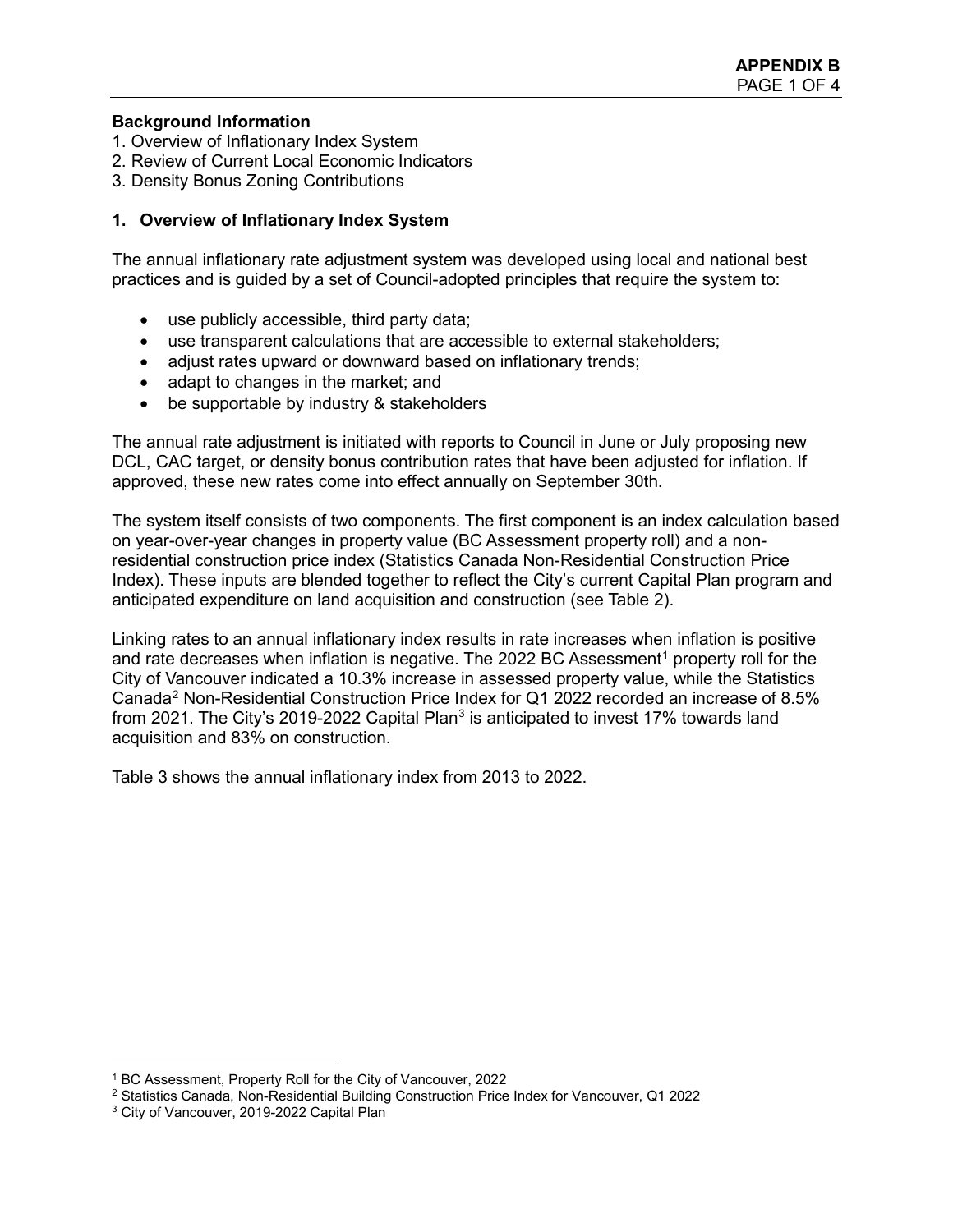| <b>Annual Inflationary Index</b> |                                     | Data used to calculate index<br><i>(for information only)</i> |                                                       |                           |                     |  |
|----------------------------------|-------------------------------------|---------------------------------------------------------------|-------------------------------------------------------|---------------------------|---------------------|--|
|                                  | <b>Annual</b>                       | <b>Local Property</b><br><b>Value Inflation</b>               | Local<br><b>Construction Cost</b><br><b>Inflation</b> | <b>Capital Plan Blend</b> |                     |  |
| Year                             | <b>Inflationary</b><br><b>Index</b> |                                                               |                                                       | Land                      | <b>Construction</b> |  |
| 2013                             | 1.3%                                | 1.3%                                                          | 1.3%                                                  | 65%                       | 35%                 |  |
| 2014                             | 1.6%                                | 0.8%                                                          | 3.0%                                                  | 65%                       | 35%                 |  |
| 2015                             | 3.4%                                | 8.6%                                                          | 1.7%                                                  | 25%                       | 75%                 |  |
| 2016                             | 4.6%                                | 16.5%                                                         | 0.6%                                                  | 25%                       | 75%                 |  |
| 2017                             | 11.9%                               | 29.2%                                                         | 6.1%                                                  | 25%                       | 75%                 |  |
| 2018                             | 4.8%                                | 5.1%                                                          | 4.7%                                                  | 25%                       | 75%                 |  |
| 2019*                            | 5.2%                                | 1.2%                                                          | 6.0%                                                  | 17%                       | 83%                 |  |
| 2020                             | $-0.8%$                             | $-8.9%$                                                       | 0.8%                                                  | 17%                       | 83%                 |  |
| 2021                             | 1.2%                                | 1.4%                                                          | 1.2%                                                  | 17%                       | 83%                 |  |
| 2022                             | 8.8%                                | 10.3%                                                         | 8.5%                                                  | 17%                       | 83%                 |  |

# **Table 3: Annual Inflationary Index (2013 – 2022)**

**Note:** Vancouver's DCLs have used this index to adjust rates since 2009. Density bonus contributions and CAC targets have been adjusted since 2016. For more information on the annual inflation index: <http://vancouver.ca/home-property-development/annual-inflation-index.aspx>

**\*** Council approved the 5.2% increase to non-residential rate categories, but opted not to proceed with the 5.2% increase to residential rate categories in response to weakening market conditions in this sector.

A further step in the annual inflationary rate adjustment system is a review of local economic indicators to ensure that rates are aligned withinflationary trends. A review of economic indicators is included in Section 2 of this Appendix.

The annual inflationary rate adjustment system was initially adopted for DCLs in October 2009 and implemented across all DCL districts in 2010. Since then, Vancouver's development contribution system has expanded to include new tools that provide additional certainty and transparency. These tools included CAC targets and density bonus contributions and were introduced as new area plans were approved by Council. The share of rezonings with CACs using CAC targets is now about 60%, representing an increase from 2013 where the usage was only 10%. Staff will continue to explore opportunities to further expand CAC targets and density bonus contributions. In May 2016, the annual inflationary rate adjustment system was expanded to apply to CAC targets and density bonus contributions and Council also approved a one-time catch-up for past inflation as part of the new rate adjustments. A similar one-time rate catch-up for DCLs was approved by Council in 2009 when the inflationary rate adjustment system was first adopted.

This system has provided more predictability/certainty to both the development industry and the City, and has been broadly supported by industry stakeholders. Over the years, Council has approved inflationary rate adjustments with average rate increases of approximately 4% between 2013 and 2021 (see Table 2). It is important to note that in 2019, Council approved the 5.2% increase to non-residential rate categories, but opted not to proceed with the 5.2% increase to residential rate categories in response to weakening market conditions in this sector. In 2020, the inflationary index was -0.8%, which is the first time rates have decreased under the inflationary index system.

For more information on the Council approved annual inflationary rate adjustment system, see [http://vancouver.ca/home-property-development/annual-inflation-index.aspx.](http://vancouver.ca/home-property-development/annual-inflation-index.aspx)

In addition to annual indexing, recalibrations of DCLs, CAC targets, and density bonus contributions may be required from time to time to align with public benefit strategies and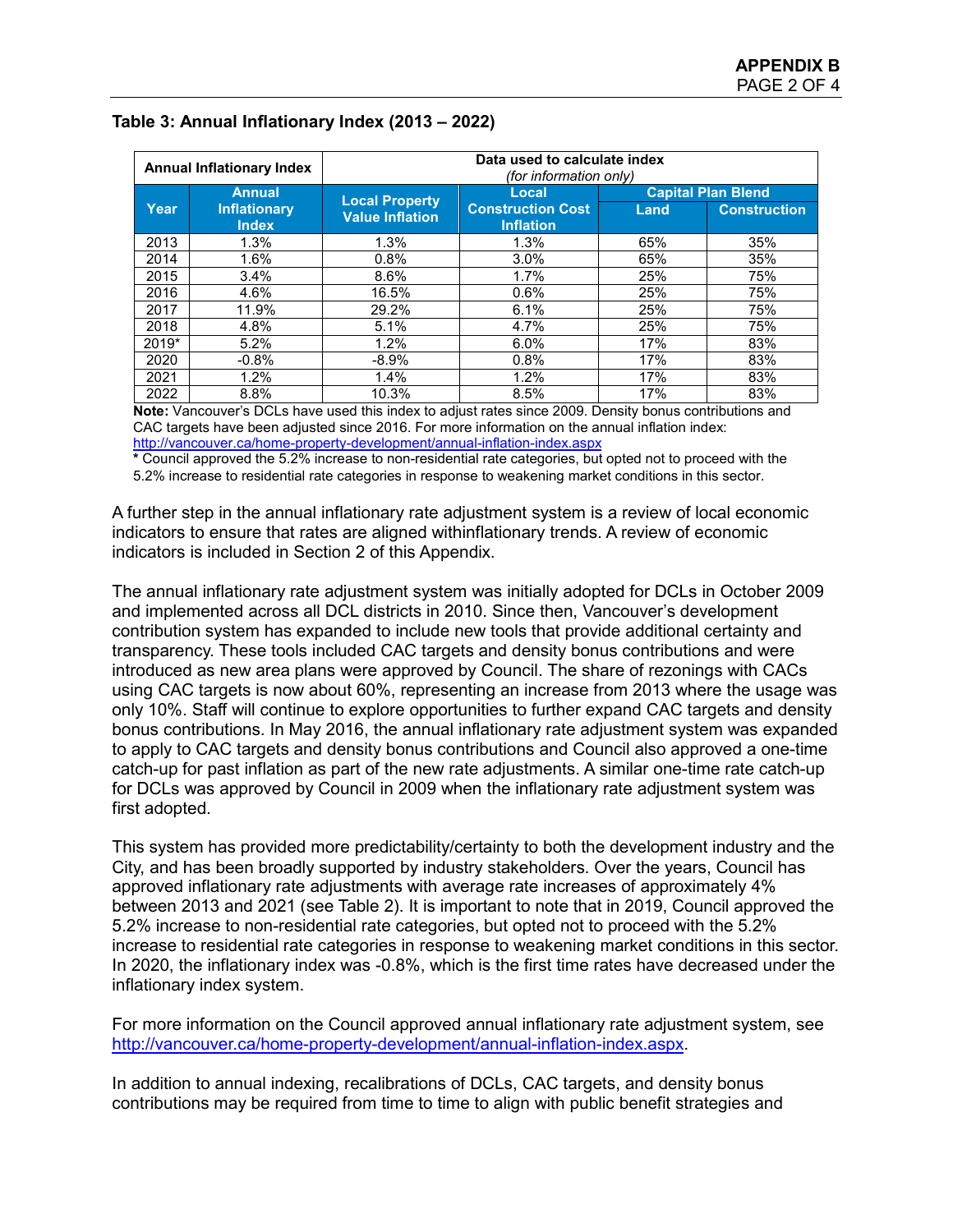Capital Plans while considering potential impacts on development viability. These recalibrations are often done every four years. Staff are bringing an update on the City-wide DCL and Utilities DCL to Council on June 22, 2022.

# **2. Review of Current Local Economic Indicators**

As part of the annual inflationary rate adjustment process, current economic indicators were reviewed to verify that the proposed rate adjustments are in-line with current local market trends and forecasts.

# **Economic Context**

- Central 1 Credit Union is forecasting a 3.9% increase in British Columbia's Gross Domestic Product (GDP) for 2022 (5% increase seen in 2021)[4](#page-12-0)
- Vancouver CMA (Metro Vancouver) employed labour force has increased 16,600 since April 2021, while the region's unemployment rate is [5](#page-12-1).4% (was previously 13.6% in July 2020)<sup>5</sup>

# **Market Indicators:**

- According to City data, the value of year-to-date building permits issued for commercial/industrial new builds (as of Apr 2022) has increased by over 1,200% from last year's value while year-to-date values for new residential has increased by 235% $<sup>6</sup>$  $<sup>6</sup>$  $<sup>6</sup>$ </sup>
- According to CMHC, year-to-date housing starts in Vancouver (as of March 2022) have decreased by 37% compared to 202[17](#page-12-3)
- According to CMHC, year-to-date new housing completions in Vancouver (as of March 2022) have increased by 9% compared to 20217
- According to data from the Real Estate Board of Greater Vancouver (April 2022), resale activity for Vancouver apartments has decreased 3% when comparing Jan-April volumes between 2021 and 2022. All property types saw annual price increases from April 2021 (Detached: 8-16%, Townhouse: 14-18%, Apartment: 9-11%)[8](#page-12-4)
- Colliers Q1 2022 office market report shows Downtown Vancouver vacancy at 7.0% and the Broadway Corridor at 5.3%, an increase from a year ago, although market activity increased in Q1 2022 as workers return to the office. Annual rental rates in the Downtown and Broadway markets have increased 24% and 11% respectively<sup>[9](#page-12-5)</sup>
- Colliers Q1 2022 industrial market report shows Vancouver vacancy at 1.4%, continuing a trend of decreasing vacancy rates at record low levels<sup>[10](#page-12-6)</sup>

<span id="page-12-0"></span> <sup>4</sup> Credit 1 Central Union, BC Economic Outlook 2022-2024, Feb 2022

<span id="page-12-1"></span><sup>5</sup> Statistics Canada, Labour Force Characteristics Table 14-10-0380-01, Mar 2022

<span id="page-12-2"></span><sup>6</sup> City of Vancouver, Statement of Building Permits Issued, Apr 2022

<span id="page-12-3"></span><sup>7</sup> CMHC, Housing Information Portal, Mar 2022

<span id="page-12-4"></span><sup>&</sup>lt;sup>8</sup> Real Estate Board of Greater Vancouver, Monthly Market Report, Apr 2022

<span id="page-12-6"></span><span id="page-12-5"></span><sup>9</sup> Colliers, Vancouver Industrial Market Reports Q1 2022

<sup>10</sup> Colliers, Vancouver Office Market Report Q1 2022